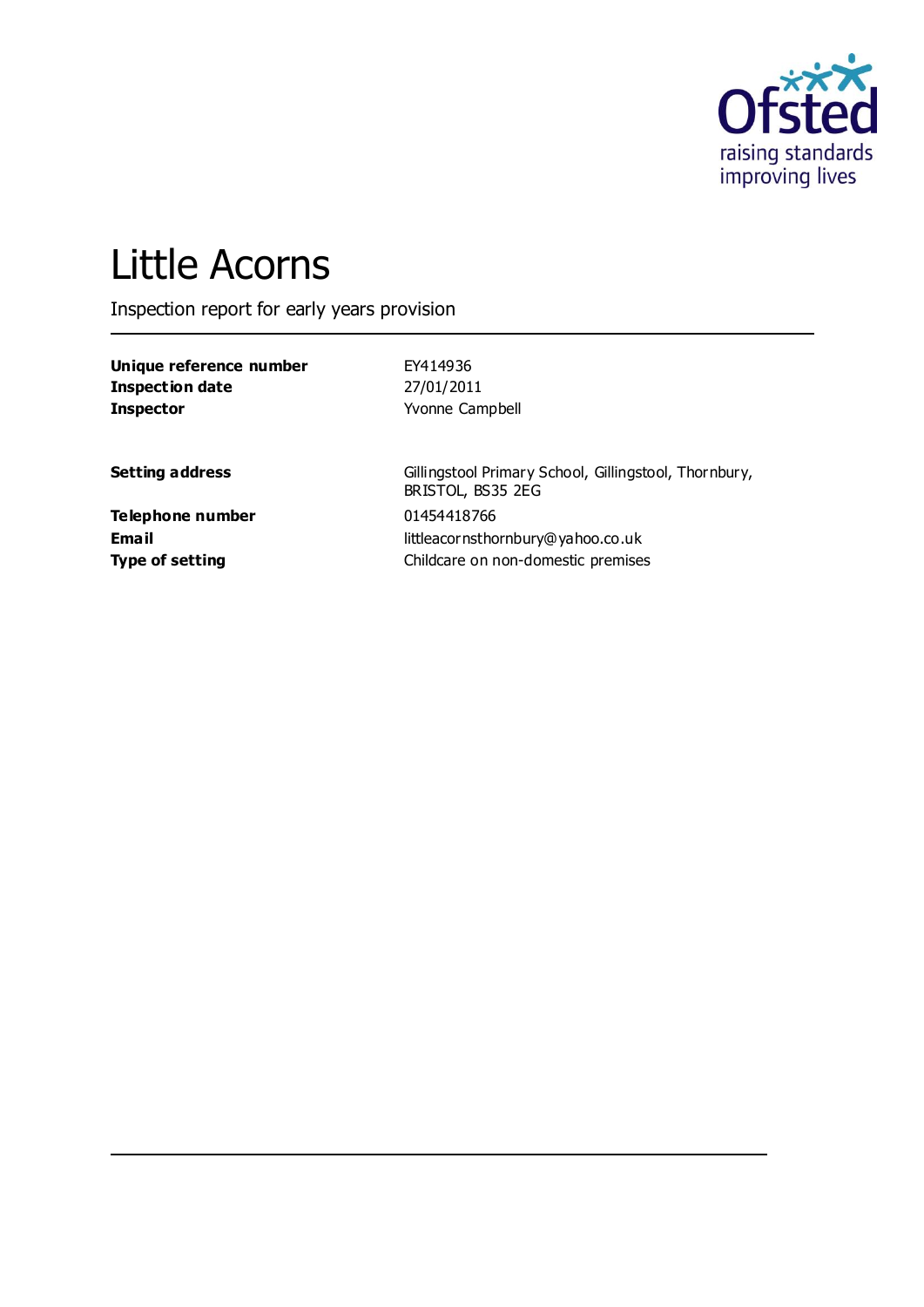The Office for Standards in Education, Children's Services and Skills (Ofsted) regulates and inspects to achieve excellence in the care of children and young people, and in education and skills for learners of all ages. It regulates and inspects childcare and children's social care, and inspects the Children and Family Court Advisory Support Service (Cafcass), schools, colleges, initial teacher training, work-based learning and skills training, adult and community learning, and education and training in prisons and other secure establishments. It assesses council children's services, and inspects services for looked after children, safeguarding and child protection.

If you would like a copy of this document in a different format, such as large print or Braille, please telephone 0300 123 1231, or email enquiries@ofsted.gov.uk.

You may copy all or parts of this document for non-commercial educational purposes, as long as you give details of the source and date of publication and do not alter the information in any way.

T: 0300 123 1231 Textphone: 0161 618 8524 E: enquiries@ofsted.gov.uk W: [www.ofsted.gov.uk](http://www.ofsted.gov.uk/)

© Crown copyright 2011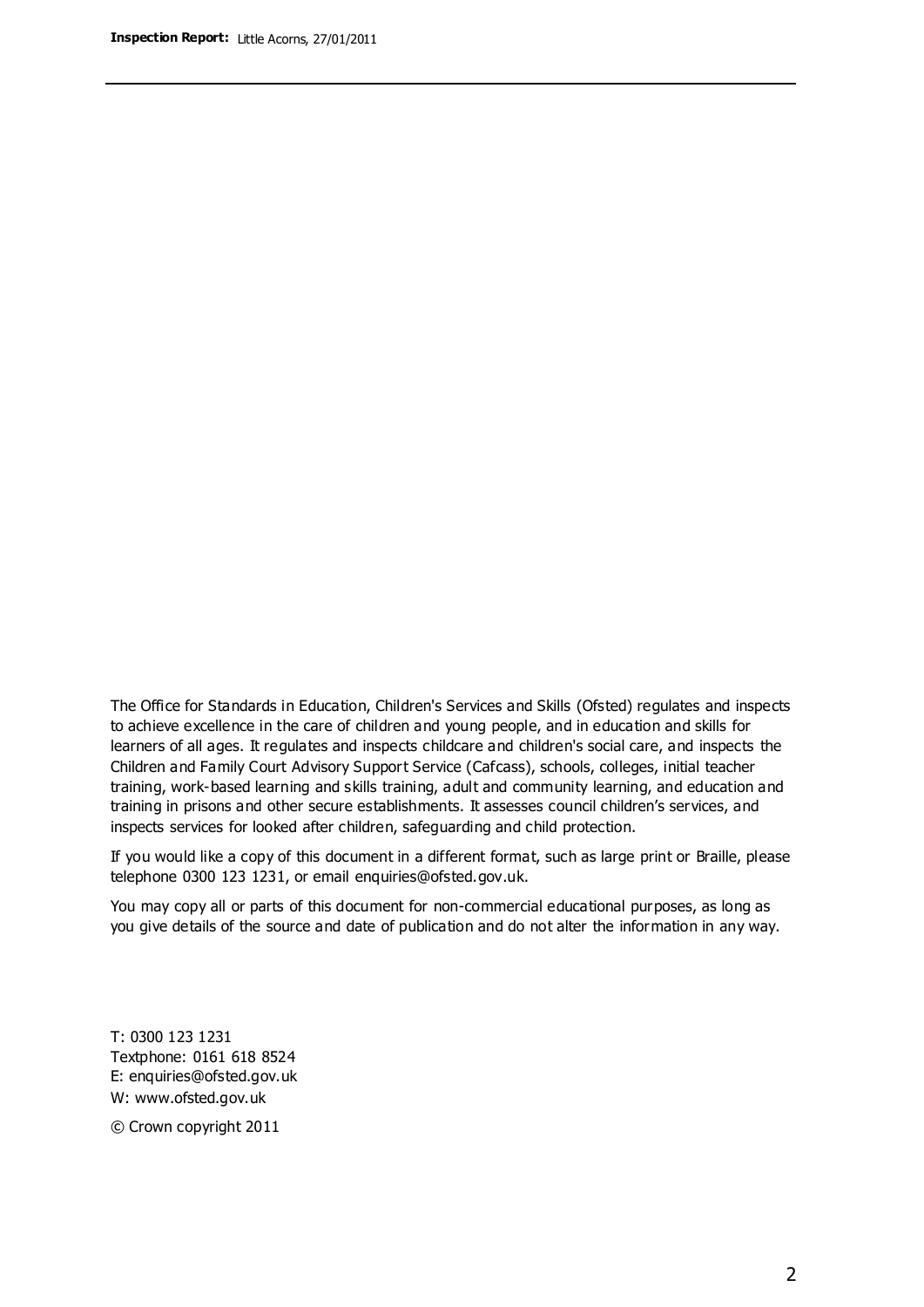## **Introduction**

This inspection was carried out by Ofsted under Sections 49 and 50 of the Childcare Act 2006 on the quality and standards of the registered early years provision. 'Early years provision' refers to provision regulated by Ofsted for children from birth to 31 August following their fifth birthday (the early years age group). The registered person must ensure that this provision complies with the statutory framework for children's learning, development and welfare, known as the *Early* Years Foundation Stage.

The provider must provide a copy of this report to all parents with children at the setting where reasonably practicable. The provider must provide a copy of the report to any other person who asks for one, but may charge a fee for this service (The Childcare (Inspection) Regulations 2008 regulations 9 and 10).

The setting also makes provision for children older than the early years age group which is registered on the voluntary and/or compulsory part(s) of the Childcare Register. This report does not include an evaluation of that provision, but a comment about compliance with the requirements of the Childcare Register is included in Annex B.

Please see our website for more information about each childcare provider. We publish inspection reports, conditions of registration and details of complaints we receive where we or the provider take action to meet the requirements of registration.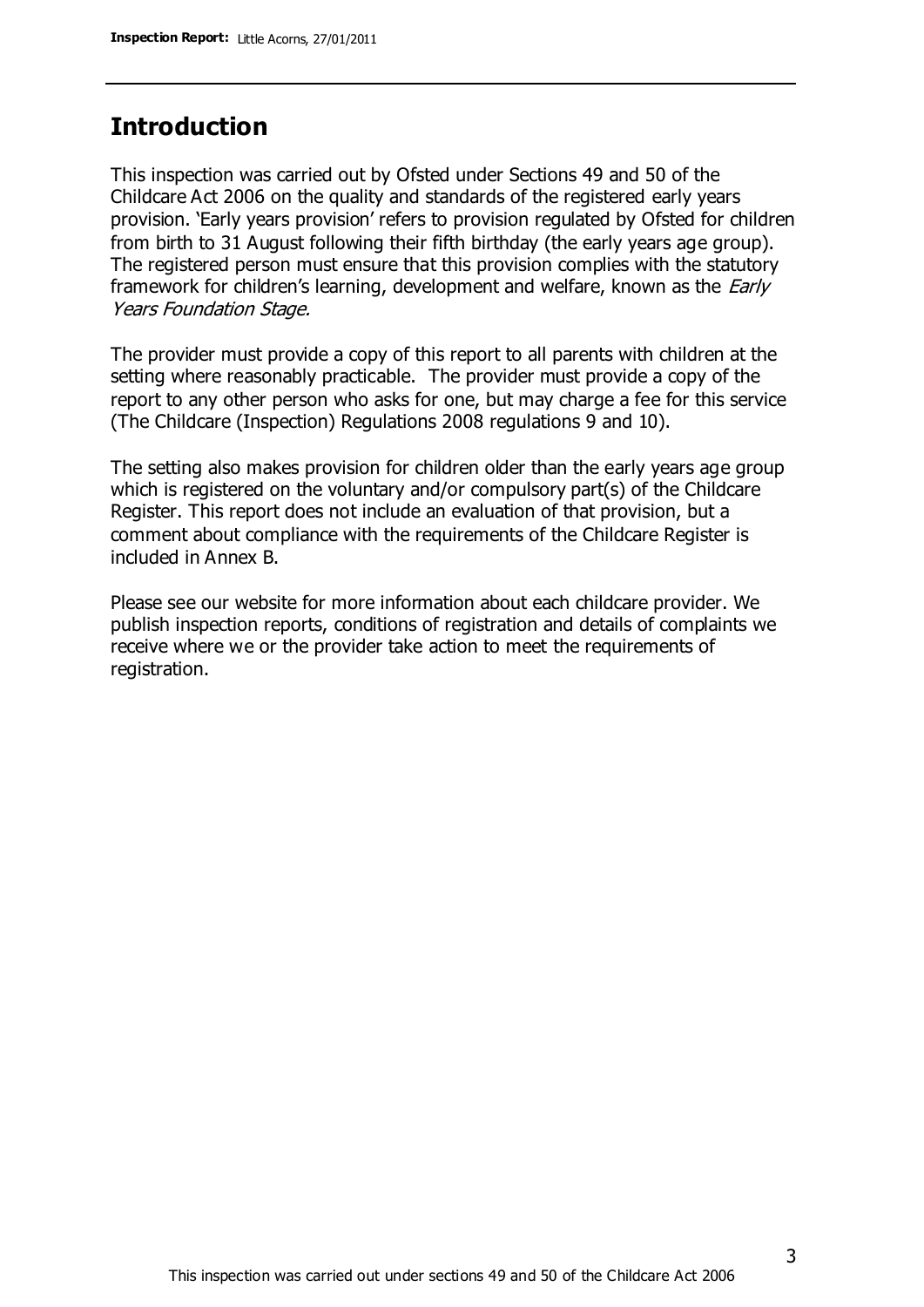## **Description of the setting**

Little Acorns Nursery is one of six nurseries in Bristol and South Gloucestershire owned by a group of private individuals. It opened in 2010 and operates from a self contained nursery school building located close to Gillingstool Primary School. The nursery is within walking distance of another nursery of the same name located at Oakleaze Road and both are managed by the same management team Children attend the nursery from the age of two to under five years. Children under two attend the Oakleaze Road setting.

A maximum of 50 children may attend the nursery at any one time (Early Years Register). However, that number is reduces at the present time as a large base room is being refurbished. Opening times are Monday to Friday from 7.30am to 6.00pm. There are currently 36 children on roll. Of these, 32 have funding for early years education The nursery opens for 51 weeks all year round except for the Christmas and New Year break period. Children have access to a secure enclosed outdoor play area.

All staff working with the children have Level 3 qualifications. This includes the manager who also has a Level 4 qualification. There is also a trained teacher on staff,

## **The overall effectiveness of the early years provision**

Overall the quality of the provision is good.

Children are motivated to learn and display high levels of involvement in all activities, Staff have created a welcoming environment where each child is valued and develop a strong sense of belonging to the group regardless of their background. Children's Individual needs are met very well as staff in close partnership with parents and skilfully evaluate the learning which takes place each day in order to assess if the provision is effective and children are making progress. Children are kept safe and secure though a system of secure measures and ongoing risk assessment of the environment. There is regular self-evaluation by the owners, nursery manager and staff and, when required changes are quickly implemented to improve the service offered to children and their families.

## **What steps need to be taken to improve provision further?**

To further improve the early years provision the registered person should:

provide more opportunities for children to link sounds to letters, naming and sounding the letters of the alphabet.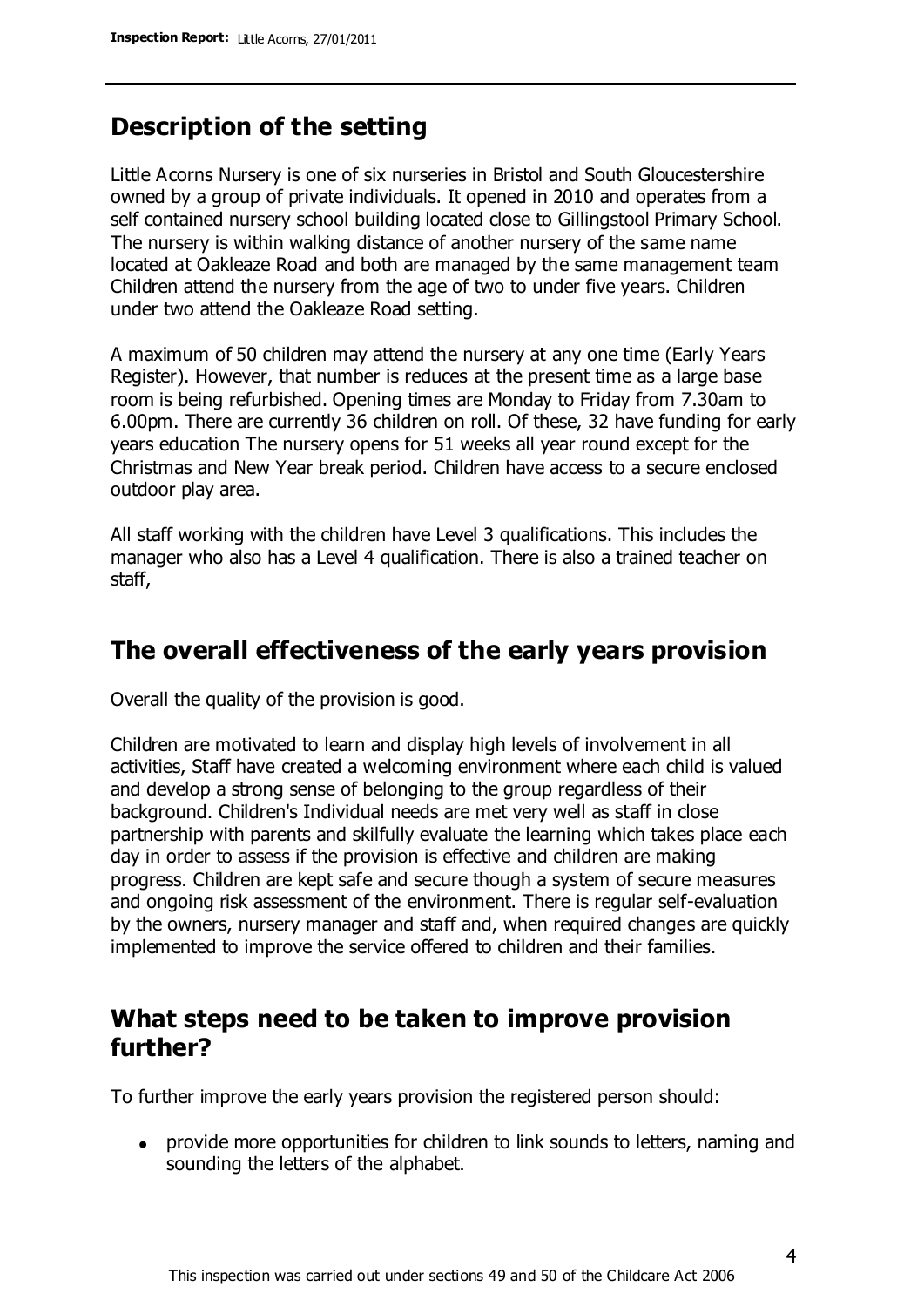## **The effectiveness of leadership and management of the early years provision**

Staff have a thorough understanding of the safeguarding children procedure. All adults working with children have completed criminal record checks to ensure they have no record of offences against children, The written policy is clearly set out so staff know what to do if they see any signs and symptoms of abuse. This includes recording details of all existing injuries and making enquires about the source of accidental injuries children sustain away from nursery. The policy is accessible to parents so they are aware of staff's duties and responsibilities. Staff update their safeguarding training regularly. The manager has also completed Common Assessment Framework training so if necessary she is able to work in collaboration with other care professional to monitor and protect children who may be at risk of abuse.

Continuous improvement is maintained by the owners passion and desire to provide care of the highest quality for children in the community. They have a stable and experienced staff group who share their vision. Since transferring to new premises, many changes have been put into place. For example, the layout of the resources in the smaller room enables children to access toys and play material which support learning across all areas of the Early Years Foundation Stage. Staff display a plan of where resources may be found so children know where to look if they want to play with certain items. The new mezzanine floor provides additional space at a raised level so children have a quiet area to relax and to read books. Self-evaluation of the provision is ongoing. Areas identified for improvement includes completing the work on the largest nursery room, so children under two can join their peers in the same building. Plans are also in place to further develop the garden to provide increased play and learning opportunities for children outdoors.

Staff have an extremely positive view of equality and diversity and are highly creative when developing activities to help children embrace similarities and differences in others. All children have the opportunity to bring and show special items. Children celebrating special festivals wear national costumes and staff explain so children know why this is done. Children show a sense of pride as aspects of their culture is recognised and talked about by others in the group. An effective key worker system is established. This means very good communication with parents who willing share material such as bilingual stories and DVD which all children listen to and learn from.

Staff work closely with parents and ensure they are well informed and kept up-todate about the progress their children are making. Children's learning records are accessible to parents. These contain assessments and summaries of assessment. Staff organise regular term time parents evening and from time to time they seek the views and opinion of parents by providing questionnaires for them to complete Staff have established working relationship with a nearby children centre and the local school so they will be able to share information when children transfer to the reception class.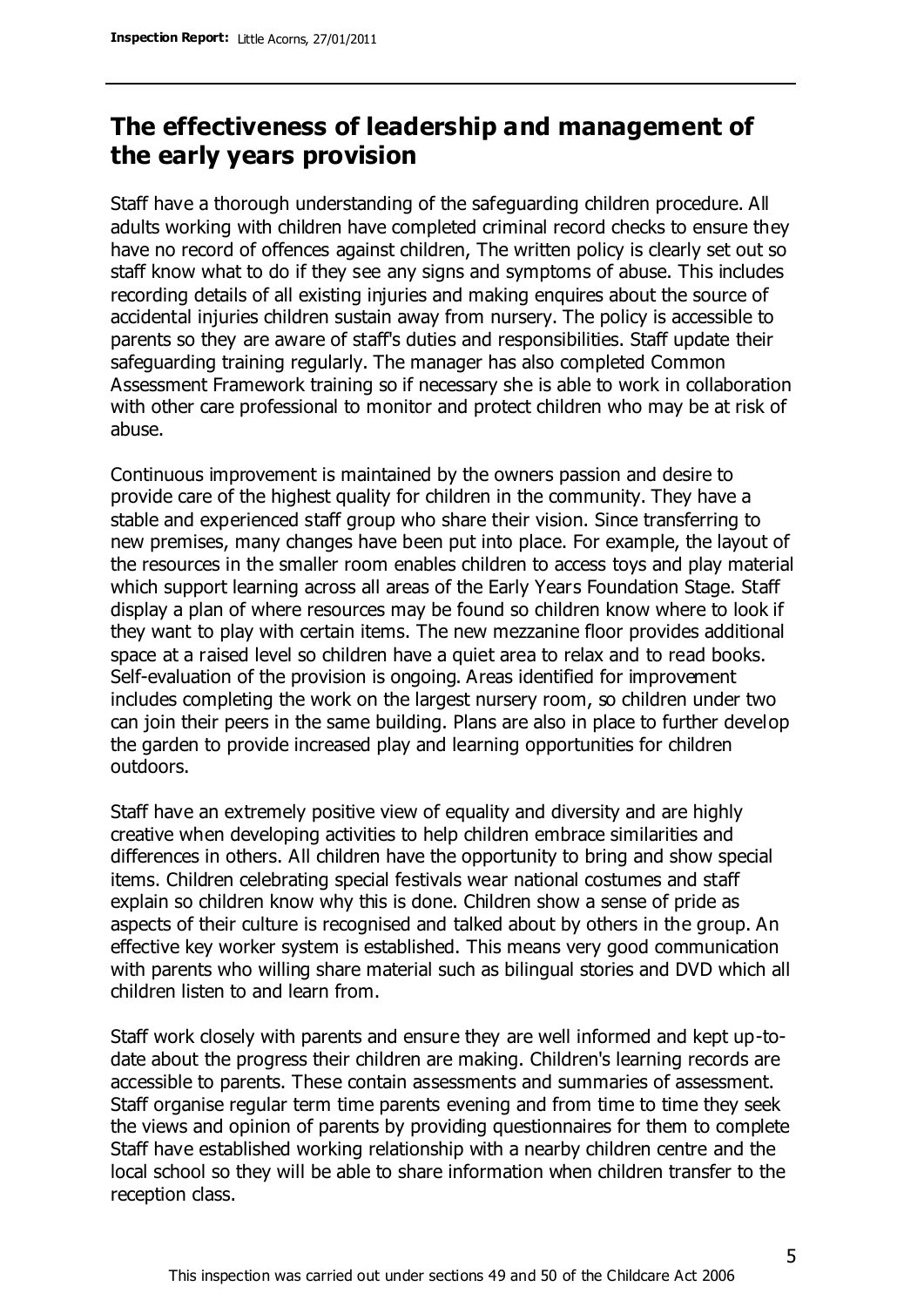## **The quality and standards of the early years provision and outcomes for children**

Children form good relationships with adults and with their peers and they are very alert to events happening around them. They notice all who arrive in the room and are very friendly and welcoming. Staff introduce new people who come into the room and no child leaves unnoticed as children are told when others leave at various collection times and say good bye to them. The available space is used well to provide a wide range of learning experiences for children and the organisation of resources is well though through. For example, construction material is stored around a sizable area of floor space. Children are able to spread the toys across the floor as they build. Other toys for problem solving are displayed on raised surfaces so children explore touching and handling them.

Children social skills are very advanced and they show a willingness to link up with others during play to enhance and extend their play. Such as, a group of boys playing with construction toys decide to play firemen. They extend their play by introducing a scenario for role play and use they language to progress their shared idea. The boys also use toys creatively and create 'fire engines' by making rectangular shapes out of construction material.

Staff are very knowledgeable about how children learn. They recognise when spontaneous learning opportunities arise and are confident in allowing child-led learning to take place. Staff support children's ideas by asking appropriate questions and by getting them to problem solve. Children become totally absorbed in these activity and have sustained play over a period of time, both indoors and outdoors following the same theme of firemen.

Children explore the properties of various materials. They enjoy playing with sand and cover and retrieve items. On one occasion a child explores whether sand is attracted to a magnet. Younger children enjoy the sensory experience of playing soft material such as foam and the feeling of thick paint as they brush or allow it to trickle onto paper. Children are making good progress in developing skills which will aid them when the commence formal education. These include problem solving and communication skills. A computer is accessible and children are learning to control the mouse to complete age appropriate learning such as counting and colour recognition.

A comfortable book corner is available and children enjoy listening to stories. Children are learning that print has meaning as various learning areas have labels. Children also recognise their names on their draws. However, more opportunities could be provided for children to link letter sounds to familiar words as this will support children's early reading skills at a later stage in their education. Children are aware of the need to have good hygiene. Staff remind them to wash their hands before lunch and they know the towels must be placed in the bin and not on the floor. Children enjoy nutritious freshly prepared meals delivered to nursery each day. Staff are aware of children dietary needs and they ensure children do not have food which is harmful to them. Children make choices about what they eat and supervised by staff they help themselves to the amount they want to eat. Water is accessible and children help themselves to drink. Children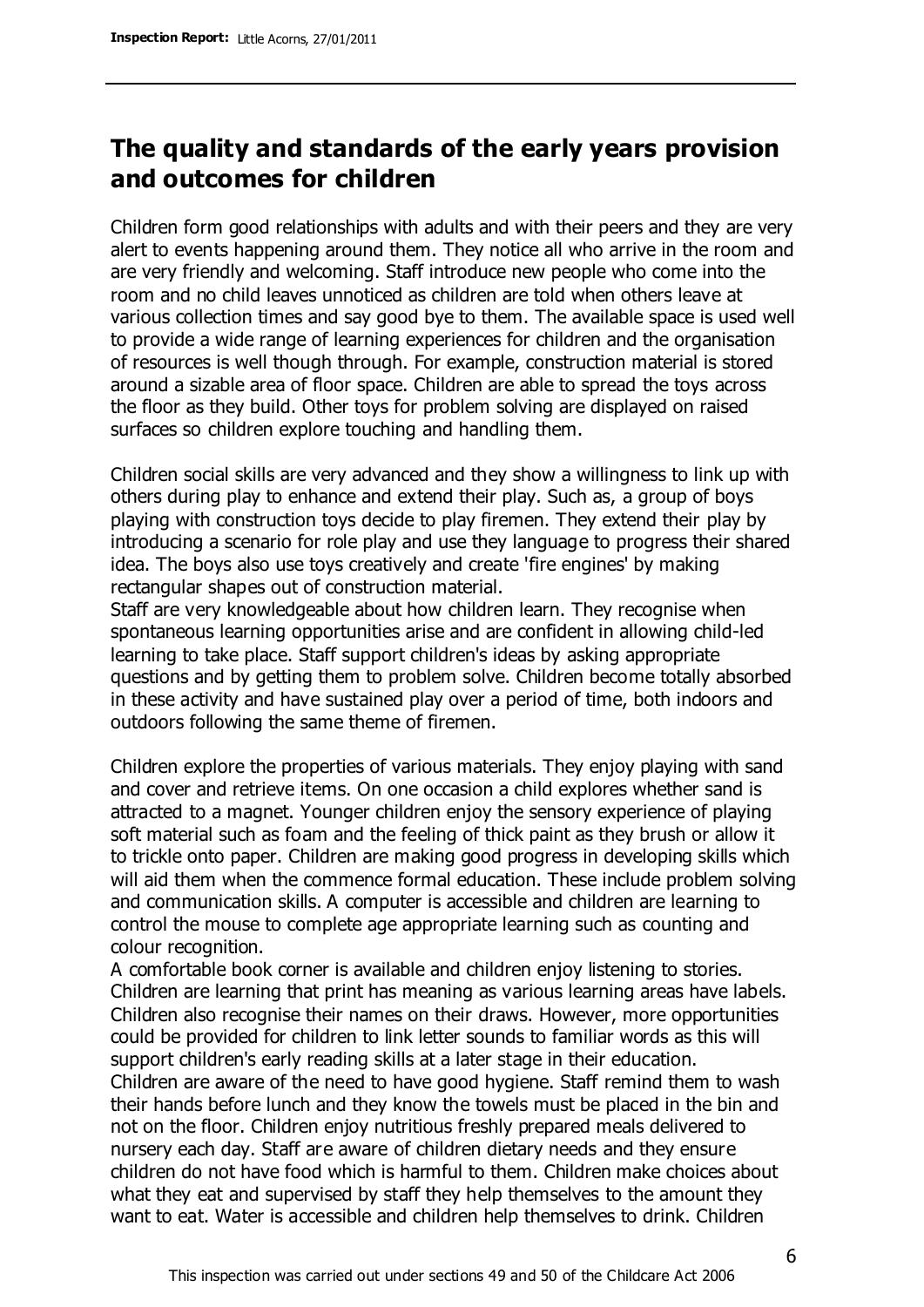behave very well and respond positively to adult instruction. They know the sign for stopping play is putting their hands on their heads. Staff make it fun by asking children to touch other parts of their bodies such as their knees.

Children are learning how to stay safe. They show a lot of interest in the fire drill and ask staff why they need to do this. Children have further opportunities to learn about people who help to keep us safe. Staff organised for the police to visit the nursery and talk to children about their work. Children had a very enjoyable time as they were allowed to sit in the police car and see the equipment.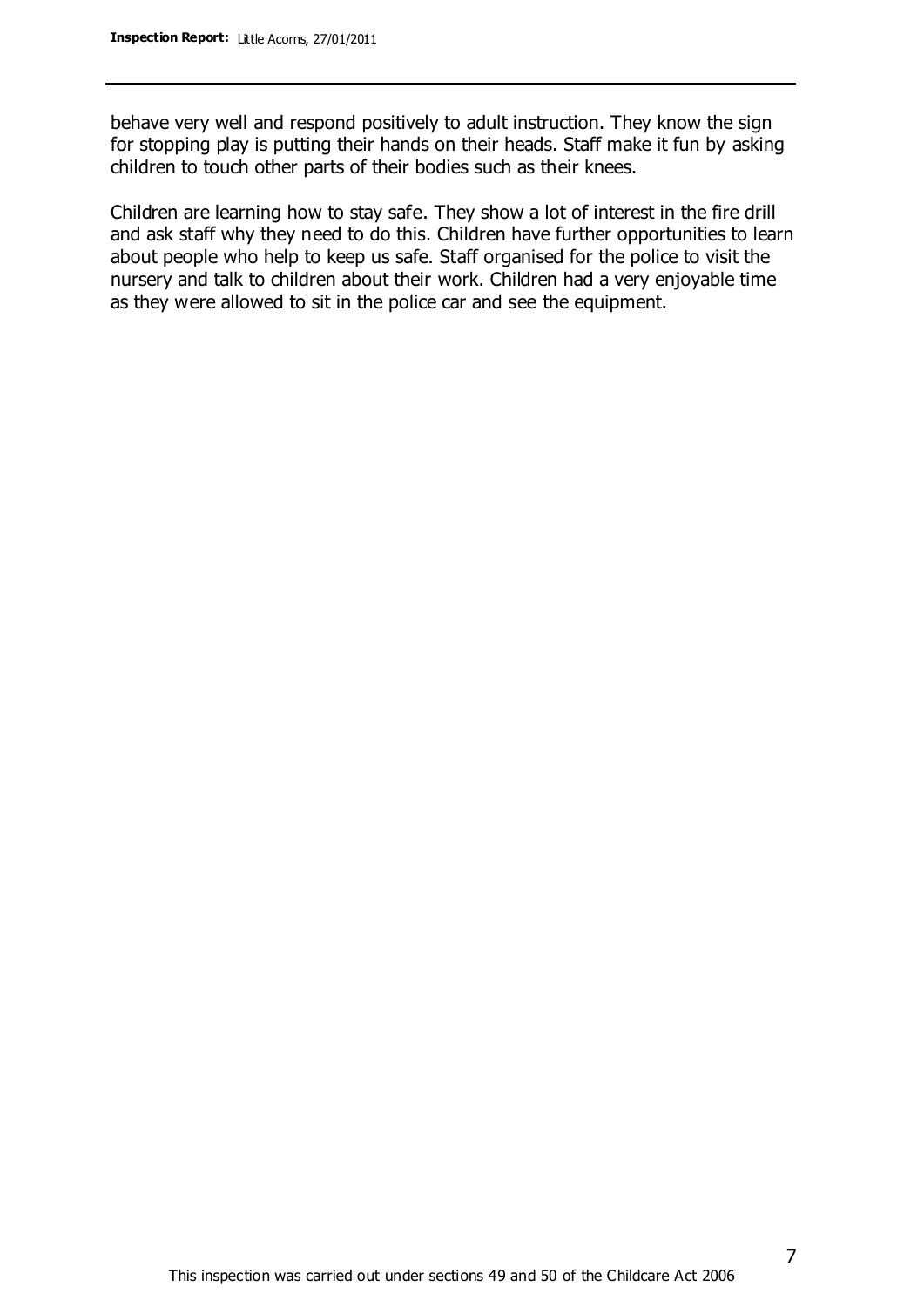## **Annex A: record of inspection judgements**

#### **The key inspection judgements and what they mean**

Grade 1 is Outstanding: this aspect of the provision is of exceptionally high quality Grade 2 is Good: this aspect of the provision is strong Grade 3 is Satisfactory: this aspect of the provision is sound Grade 4 is Inadequate: this aspect of the provision is not good enough

#### **The overall effectiveness of the early years provision**

| How well does the setting meet the needs of the<br>children in the Early Years Foundation Stage? |  |
|--------------------------------------------------------------------------------------------------|--|
| The capacity of the provision to maintain continuous                                             |  |
| improvement                                                                                      |  |

#### **The effectiveness of leadership and management of the early years provision**

| The effectiveness of leadership and management of the             |  |
|-------------------------------------------------------------------|--|
| <b>Early Years Foundation Stage</b>                               |  |
| The effectiveness of leadership and management in embedding       |  |
| ambition and driving improvement                                  |  |
| The effectiveness with which the setting deploys resources        |  |
| The effectiveness with which the setting promotes equality and    |  |
| diversity                                                         |  |
| The effectiveness of safeguarding                                 |  |
| The effectiveness of the setting's self-evaluation, including the |  |
| steps taken to promote improvement                                |  |
| The effectiveness of partnerships                                 |  |
| The effectiveness of the setting's engagement with parents and    |  |
| carers                                                            |  |

#### **The quality of the provision in the Early Years Foundation Stage**

The quality of the provision in the Early Years Foundation Stage  $\vert$  2

## **Outcomes for children in the Early Years Foundation Stage**

| <b>Outcomes for children in the Early Years Foundation</b>    |  |
|---------------------------------------------------------------|--|
| <b>Stage</b>                                                  |  |
| The extent to which children achieve and enjoy their learning |  |
| The extent to which children feel safe                        |  |
| The extent to which children adopt healthy lifestyles         |  |
| The extent to which children make a positive contribution     |  |
| The extent to which children develop skills for the future    |  |

Any complaints about the inspection or report should be made following the procedures set out in the guidance available from Ofsted's website: www.ofsted.gov.uk